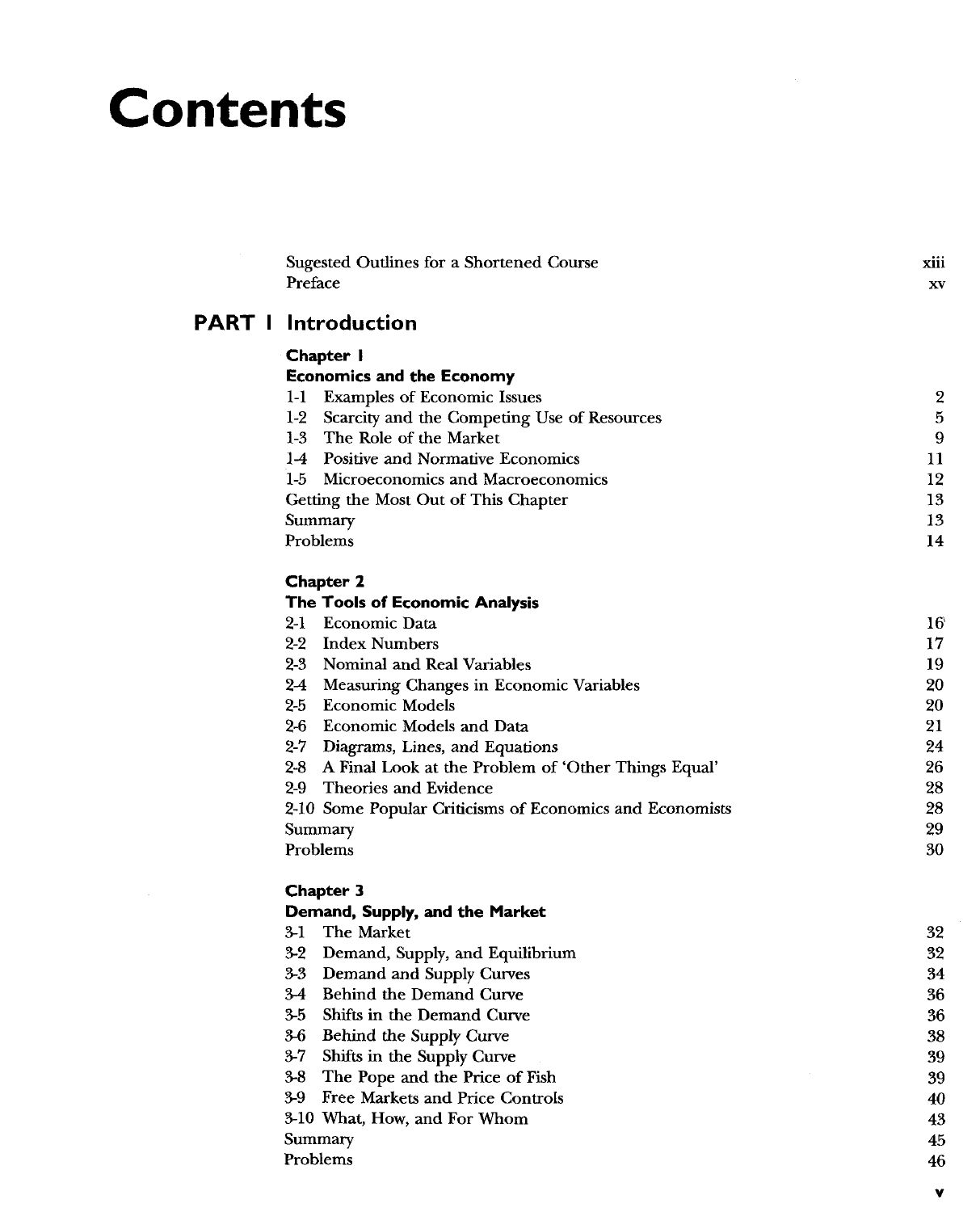## Chapter 4 Government in the Mixed Economy 4-1 What Do Governments Do? 47 4-2 What Should Governments Do? 49<br>4-3 How Do Governments Decide? 53 4-3 How Do Governments Decide? 53<br>Summary 56 Summary 56<br>Problems 57 Problems 57

# PART 2 Positive Microeconomics

## Chapter 5

| The Effect of Price and Income on Demand Quantities        |    |  |
|------------------------------------------------------------|----|--|
| 5-1 The Price Responsiveness of Demand                     | 60 |  |
| 5-2 Price, Quantity Demanded, and Total Expenditure        | 64 |  |
| 5-3 Further Applications of the Price Elasticity of Demand | 67 |  |
| 5-4 The Short and the Long Run                             | 68 |  |
| 5-5 The Cross-Elasticity of Demand                         | 68 |  |
| 5-6 The Effect of Income on Demand                         | 69 |  |
| 5-7 Inflation and Demand                                   | 72 |  |
| Summary                                                    | 73 |  |
| Problems                                                   | 74 |  |

## Chapter 6

## The Theory of Consumer Choice

| 6-1 | The Theory of Consumer Choice                     | 75 |
|-----|---------------------------------------------------|----|
|     | 6-2 Adjustment to Income Changes                  | 81 |
|     | 6-3 Adjustment to Price Changes                   | 83 |
|     | 6-4 The Market Demand Curve                       | 87 |
|     | 6-5 Complements and Substitutes                   | 88 |
|     | 6-6 Transfers in Kind                             | 89 |
|     | Summary                                           | 90 |
|     | Problems                                          | 91 |
|     | Appendix: Consumer Choice with Measurable Utility | 92 |

# Chapter 7

## Business Organization and Behaviour

| 7-1 Business Organization                                | 95. |
|----------------------------------------------------------|-----|
| 7-2 Revenue, Costs, and Profits                          | 96. |
| 7-3 Firms and Profit Maximization                        | 102 |
| 7-4 The Firm's Production Decisions: An Overview         | 102 |
| 7-5 Marginal Cost and Marginal Revenue                   | 104 |
| 7-6 Marginal Cost and Marginal Revenue Curves: $MC = MR$ | 108 |
| Summary                                                  | 110 |
| Problems                                                 | 111 |

| Chapter 8                                                  |     |  |
|------------------------------------------------------------|-----|--|
| Developing the Theory of Supply: Costs and Production      |     |  |
| 8-1 Inputs and Output                                      | 112 |  |
| 8-2 Costs and the Choice of Production Technique           | 114 |  |
| 8-3 Long-run Total, Marginal, and Average Costs            | 115 |  |
| 84 Economies and Diseconomies of Scale                     | 116 |  |
| 8-5 Average Cost and Marginal Cost                         | 120 |  |
| 8-6 The Firm's Long-run Output Decision                    | 121 |  |
| 8-7 Short-run Cost Curves and Diminishing Marginal Returns | 121 |  |
|                                                            |     |  |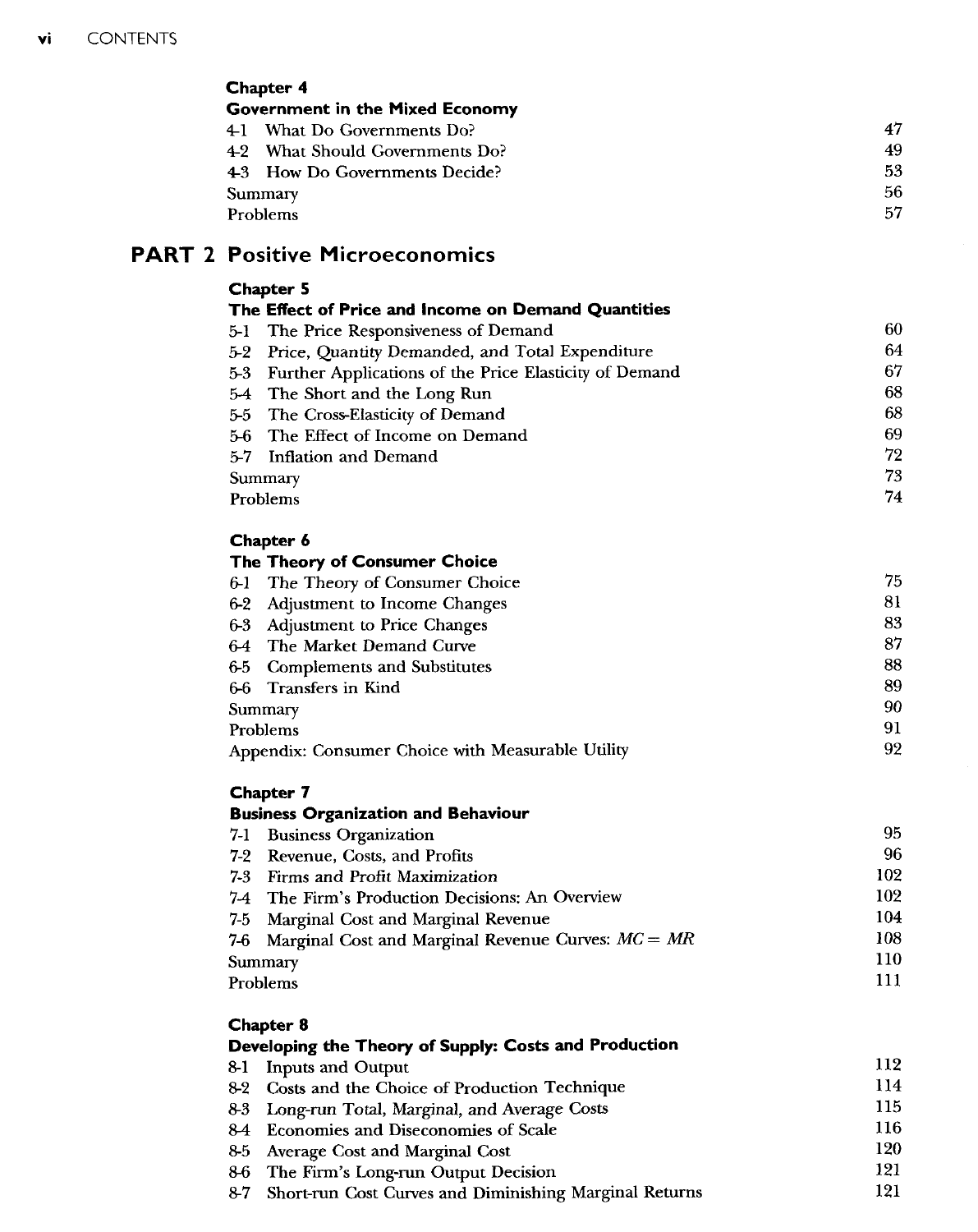| 8-8<br>The Firm's Output Decision in the Short Run                  | 126        |
|---------------------------------------------------------------------|------------|
| 8-9<br>Short-run and Long-run Costs                                 | 127        |
| Summary                                                             | 129        |
| Problems                                                            | 131        |
| Chapter 9                                                           |            |
| Perfect Competition and Pure Monopoly: The Limiting Cases of Market |            |
| Structure                                                           |            |
| $9-1$<br><b>Perfect Competition</b>                                 | 133        |
| $9 - 2$<br>The Firm's Supply Decision under Perfect Competition     | 134        |
| $9-3$<br>The Industry Supply Curves                                 | 136        |
| 94<br>Comparative Statics for a Competitive Industry                | 140        |
| 9.5<br><b>Competition in World Markets</b><br>$9-6$                 | 143<br>145 |
| Pure Monopoly: The Opposite Limiting Case                           |            |
| $9-7$<br>Profit-maximizing Output for a Monopolist                  | 145        |
| $9-8$<br>Output and Price under Monopoly and Competition            | 148        |
| 99<br>The Absence of a Supply Curve under Monopoly                  | 151        |
| 9-10 Monpoly and Technical Change                                   | 153        |
| Summary                                                             | 154        |
| Problems                                                            | 155        |
| Chapter 10                                                          |            |
| <b>Market Structure and Imperfect Competition</b>                   |            |
| 10-1 Why Market Structures Differ                                   | 157        |
| <b>Monopolistic Competition</b><br>10-2                             | 159        |
| 10-3<br>Oligopoly and Interdependence                               | 161        |
| 10-4 Game Theory and Interdependent Decisions                       | 164        |
| 10-5 Entry and Potential Competition                                | 166        |
| 10-6 Strategic Entry Deterrence                                     | 167        |
| 10-7 The Lessons of the New Industrial Economics                    | 169        |
| Summary                                                             | 171        |
| Problems                                                            | 171        |
| Chapter 11                                                          |            |
| The Analysis of Factor Markets: Labour                              |            |
| 11-1 The Firm's Demand for Factors in the Long Run                  | 174        |
| 11-2 The Firm's Demand for Labour in the Short Run                  | 177        |
| 11-3 The Industry Demand Curve for Labour                           | 181        |
| $11-4$<br>The Supply of Labour                                      | 182        |
| $11-5$<br><b>Industry Labour Market Equilibrium</b>                 | 187        |
| <b>Transfer Earnings and Economic Rents</b><br>$11-6$               | 188        |
| $11-7$<br>Do Labour Markets Clear?                                  | 189        |
| $11-8$<br>Wages and Employment in the UK                            | 192        |
| Summary                                                             | 192        |
| Problems                                                            | 194        |
| Appendix: Isoquants and the Choice of Production Technique          | 194        |
| Chapter 12                                                          |            |
| Human Capital, Discrimination, and Trade Unions                     |            |
| 12-1<br>Human Capital                                               | 199        |
| $12-2$<br>Discrimination                                            | 204        |
| $12-3$<br><b>Trade Unions</b>                                       | 207        |
| Summary                                                             | 212        |
| Problems                                                            | 212        |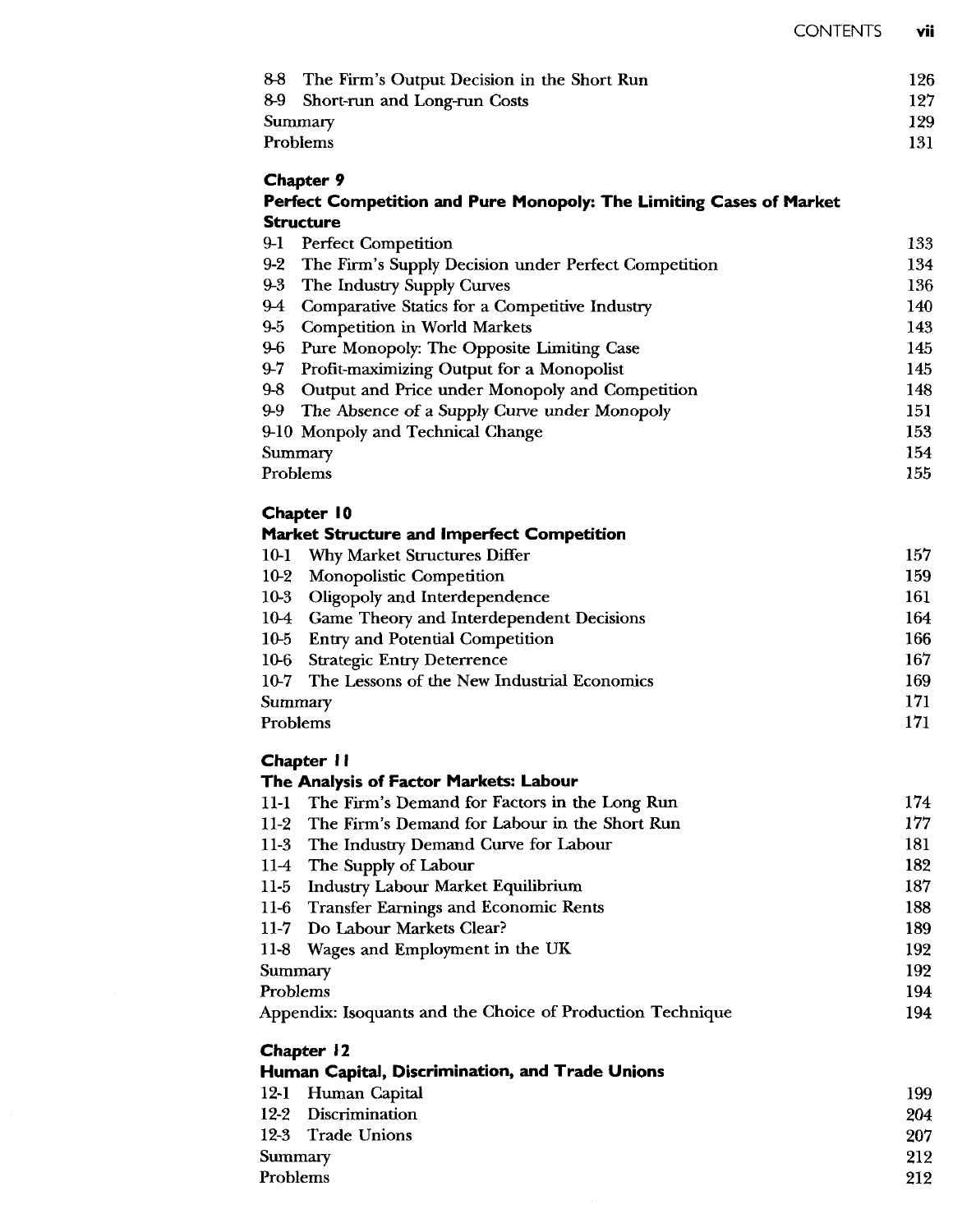| Chapter 13 |                                                                |     |  |
|------------|----------------------------------------------------------------|-----|--|
|            | Capital and Land: Completing the Analysis of Factor Markets    |     |  |
| 13-1       | <b>Physical Capital</b>                                        | 215 |  |
| 13-2       | Rentals, Interest Rates, and Asset Prices                      | 216 |  |
| 13-3       | The Demand for Capital Services                                | 221 |  |
|            | 13-4 The Supply of Capital Services                            | 222 |  |
| 13-5       | Equilibrium and Adjustment in the Market for Capital Services  | 225 |  |
| 13-6       | The Price of Capital Assets                                    | 227 |  |
| $13-7$     | <b>Land and Rents</b>                                          | 228 |  |
| 13-8       | Allocating a Fixed Land Supply Between Competing Uses          | 228 |  |
|            | 13-9 The Facts Again                                           | 229 |  |
|            | 13-10 Income Distribution in the UK                            | 230 |  |
| Summary    |                                                                | 233 |  |
| Problems   |                                                                | 234 |  |
|            | Appendix: The Simple Algebra of Present Values and Discounting | 235 |  |

## Chapter 14

|          | <b>Coping with Risk in Economic Life</b> |     |
|----------|------------------------------------------|-----|
|          | 14-1 Individual Attitudes to Risk        | 236 |
|          | 14-2 Insurance and Risk                  | 238 |
|          | 14-3 Uncertainty and Asset Returns       | 241 |
|          | 14-4 Portfolio Selection                 | 243 |
|          | 14-5 Efficient Asset Markets             | 247 |
|          | 14-6 More on Risk                        | 249 |
| Summary  |                                          | 252 |
| Problems |                                          | 253 |

# PART 3 Welfare Economics

| nanter |  |
|--------|--|
|--------|--|

## Introduction to Welfare Economics

|          | 15-1 Equity and Efficiency                     | 256 |
|----------|------------------------------------------------|-----|
|          | 15-2 Perfect Competition and Pareto-Efficiency | 258 |
|          | 15-3 Distortions and the Second Best           | 261 |
|          | 15-4 Market Failure                            | 264 |
|          | 15-5 Externalities                             | 265 |
|          | 15-6 Environmental Issues                      | 268 |
|          | 15-7 Other Missing Markets: Time and Risk      | 272 |
|          | 15-8 Quality, Health, and Safety               | 273 |
| Summary  |                                                | 275 |
| Problems |                                                | 277 |

#### Chapter 16 Taxes and Public Spending: The Government and Resource Allocation 16-1 Taxation and Government Spending 16-2 The Government in the Market Economy 16-3 The Principles of Taxation 16-4 Taxation and Supply-Side Economics 16-5 Local Government Summary Problems 280 281 284 289 290 291 292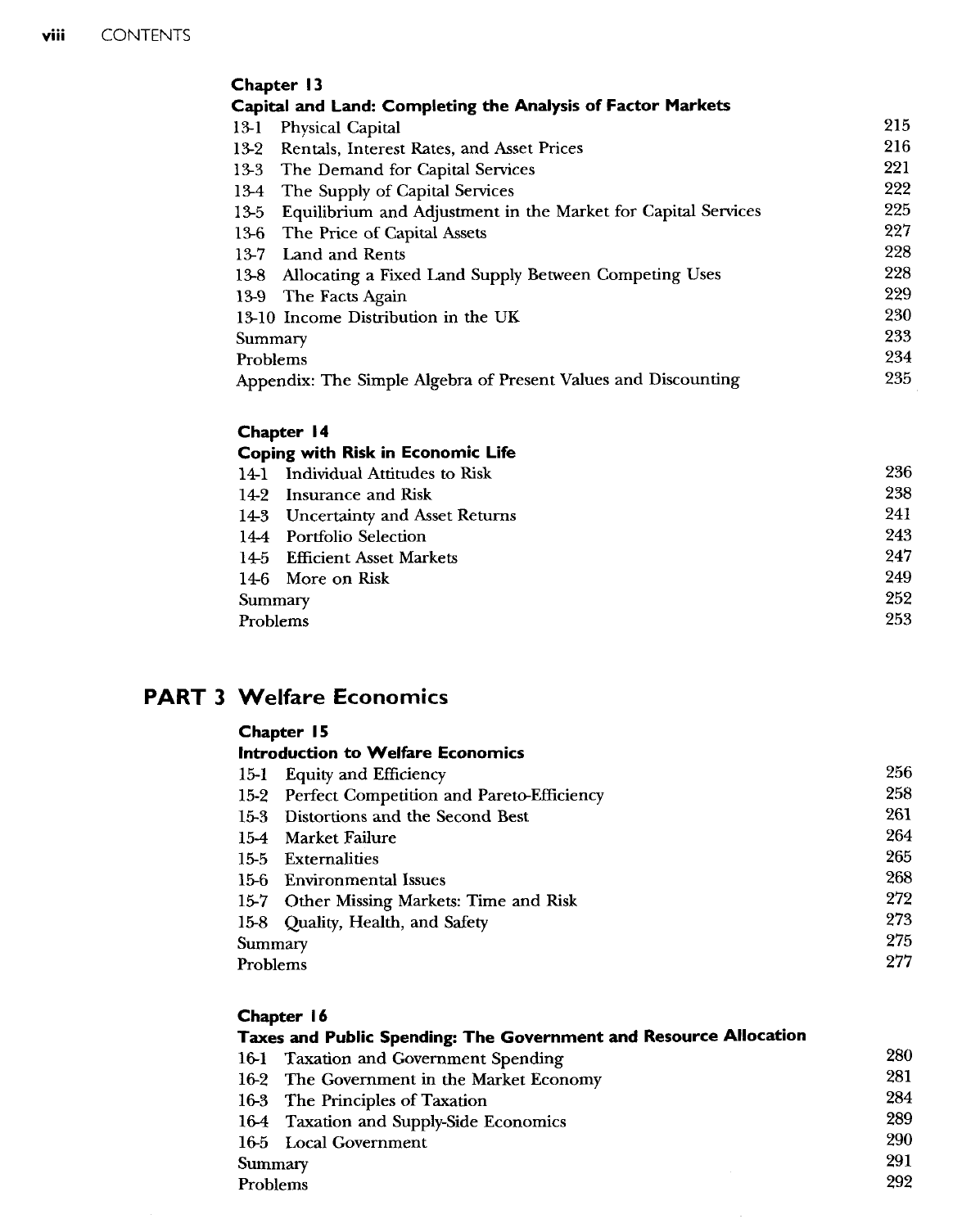| Chapter 17                                                               |     |
|--------------------------------------------------------------------------|-----|
| <b>Competition Policy and Industrial Policy</b>                          |     |
| 17-1 The Social Cost of Monopoly Power                                   | 294 |
| $17-2$<br><b>Regulating Private Monopolies</b>                           | 297 |
| $17-3$<br>Mergers                                                        | 300 |
| $17-4$<br><b>Regulating Natural Monopoly</b>                             | 304 |
| $17-5$<br><b>Industrial Policy</b>                                       | 307 |
| Summary                                                                  | 311 |
| Problems                                                                 | 312 |
| Chapter 18                                                               |     |
| <b>Nationalization and Privatization</b>                                 |     |
| 18-1 Nationalized Industries                                             | 313 |
| 18-2 Nationalized Industries and Government Policy                       | 319 |
| 18-3 Private or Public: The Issues                                       | 320 |
| 18-4 Privatization in Practice                                           | 322 |
| Summary                                                                  | 324 |
| Problems                                                                 |     |
| Chapter 19                                                               |     |
| <b>General Equilibrium: Completing Micro and Getting Ready for Macro</b> |     |
| <b>Economics</b>                                                         | 326 |
| The Economy's Production Possibility Frontier<br>19-1                    | 326 |
| 19-2<br>Deriving the PPF                                                 | 327 |
| Consumption and Efficient Resource Allocation<br>19-3                    | 329 |
| 19-4 Getting to the PPF                                                  | 330 |
| $19-5$<br>The Consumer and General Equilibrium                           | 331 |
| 19-6<br>The Qualifications Restated                                      | 333 |
| 19-7<br>Saving, Investment, and the Interest Rate                        | 334 |
| Summary                                                                  |     |
| Problems                                                                 |     |

# PART 4 Macroeconomics Chapter 20

| Introduction to Macroeconomics and National Income Accounting      |     |
|--------------------------------------------------------------------|-----|
| The Issues<br>20-1                                                 | 340 |
| The Facts<br>20-2                                                  | 341 |
| The Framework: An Overview<br>20-3                                 | 343 |
| 20-4 National Income Accounting                                    | 345 |
| 20-5 What GNP Actually Measures                                    | 354 |
| Summary                                                            | 357 |
| Problems                                                           | 358 |
| <b>Chapter 21</b>                                                  |     |
| The Determination of National Income                               |     |
| The Circular Flow<br>21-1                                          | 362 |
| Components of Aggregate Demand or Planned Spending<br>21-2         | 362 |
| <b>Aggregate Demand</b><br>21-3                                    | 364 |
| <b>Equilibrium Output</b><br>21-4                                  | 364 |
| Another Approach: Planned Saving Equals Planned Investment<br>21-5 | 367 |
| A Fall in Aggregate Demand<br>21-6                                 | 368 |
| The Multiplier<br>21-7                                             | 369 |
| The Paradox of Thrift<br>21-8                                      | 370 |
| Summary                                                            | 372 |
| Problems                                                           | 373 |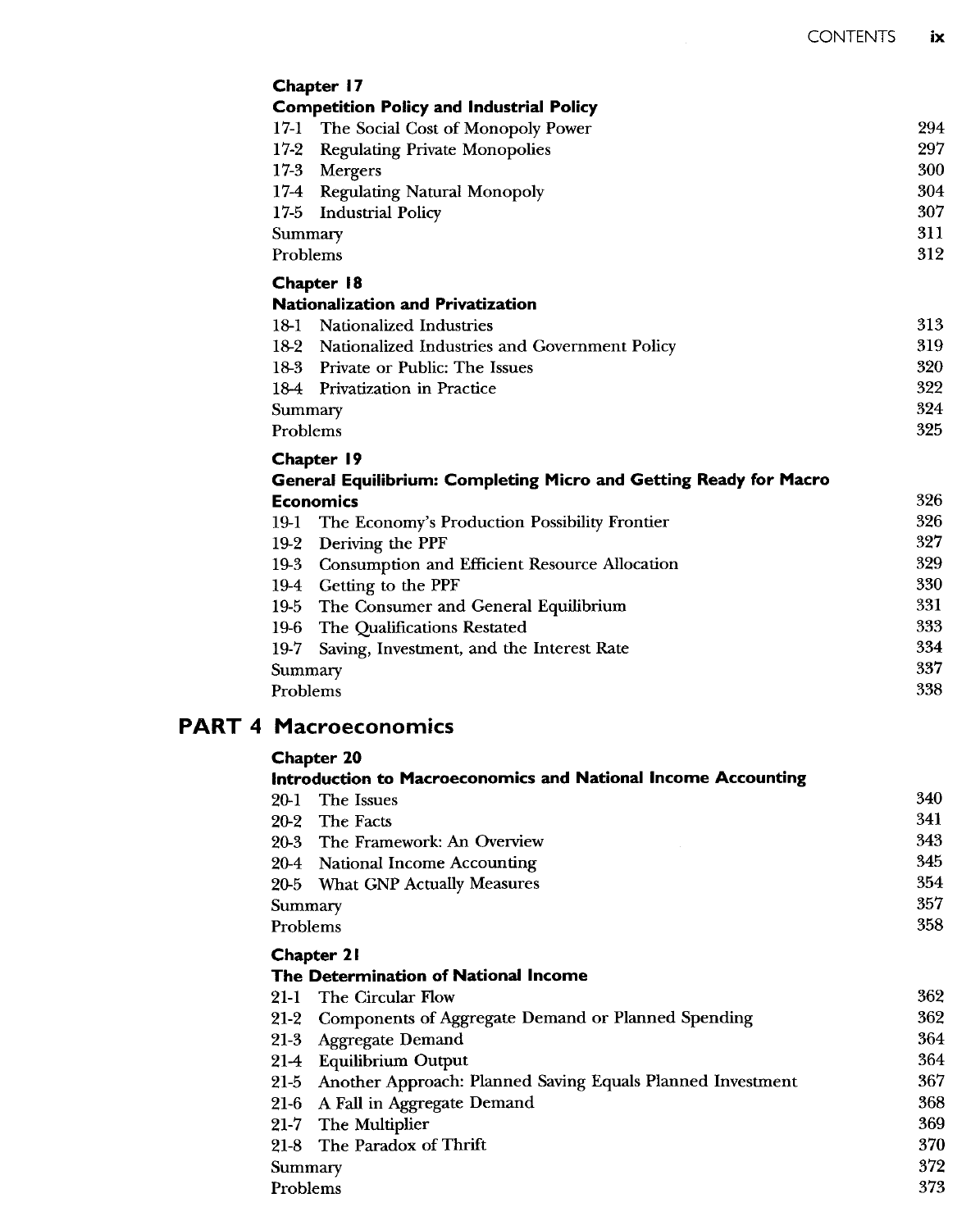|          | <b>Chapter 22</b>                                   |     |
|----------|-----------------------------------------------------|-----|
|          | Aggregate Demand, Fiscal Policy, and Foreign Trade  |     |
|          | 22-1 The Government in the Circular Flow            | 375 |
|          | 22-2 The Government and Aggregate Demand            | 375 |
|          | 22-3 The Government Budget                          | 379 |
|          | 22-4 Deficits and the Fiscal Stance                 | 380 |
|          | 22-5 Automatic Stabilizers and Active Fiscal Policy | 382 |
|          | 22-6 The National Debt and the Deficit              | 383 |
|          | 22-7 Foreign Trade and Income Determination         | 385 |
| Summary  |                                                     | 388 |
| Problems |                                                     | 390 |
|          | Chapter 23                                          |     |
|          | Money and Modern Banking                            |     |

| 23-1     | Money and its Functions                         | 391 |
|----------|-------------------------------------------------|-----|
|          | 23-2 Goldsmiths and Early Banking               | 393 |
|          | 23-3 Modern Banking                             | 395 |
|          | 23-4 Commercial Banks and the Money Supply      | 399 |
|          | 23-5 The Monetary Base and the Money Multiplier | 401 |
|          | 23-6 Measures of Money                          | 403 |
| Summary  |                                                 | 404 |
| Problems |                                                 | 405 |
|          | Appendix: The Money Multiplier                  | 405 |

# Chapter 24

|          | <b>Central Banking and the Monetary System</b> |     |
|----------|------------------------------------------------|-----|
|          | 24-1 The Bank of England                       | 406 |
|          | 242 The Bank and the Money Supply              | 407 |
|          | 24-3 Other Functions of the Central Bank       | 409 |
|          | 24-4 The Demand for Money                      | 411 |
|          | 24-5 Equilibrium in the Financial Markets      | 417 |
|          | 24-6 Monetary Control                          | 419 |
|          | 24-7 Practical Problems of Monetary Control    | 420 |
| Summary  |                                                | 423 |
| Problems |                                                | 424 |

#### Chapter 25 Monetary and Fiscal Policy in a Closed Economy

|          | Plonetary and Fiscal Folicy in a Closed Economy  |     |
|----------|--------------------------------------------------|-----|
|          | 25-1 The Consumption Function Again              | 425 |
|          | 25-2 Investment Demand                           | 431 |
|          | 25-3 Money, Interest Rates, and Aggregate Demand | 434 |
|          | 25-4 Fiscal Policy and Crowding Out              | 435 |
|          | 25-5 The IS-LM Model                             | 436 |
|          | 25-6 Demand Management and the Policy Mix        | 442 |
|          | 25-7 Keynesian Economics and Activism            | 444 |
| Summary  |                                                  | 444 |
| Problems |                                                  | 445 |
|          |                                                  |     |

## Chapter 26

| Aggregate Supply, the Price Level, and the Speed of Adjustment |                                             |      |
|----------------------------------------------------------------|---------------------------------------------|------|
|                                                                | 26-1 The Price Level and Aggregate Demand   | 448  |
|                                                                | 26-2 The Labour Market and Aggregate Supply | 450- |
|                                                                | 26-3 The Equilibrium Price Level            | 453. |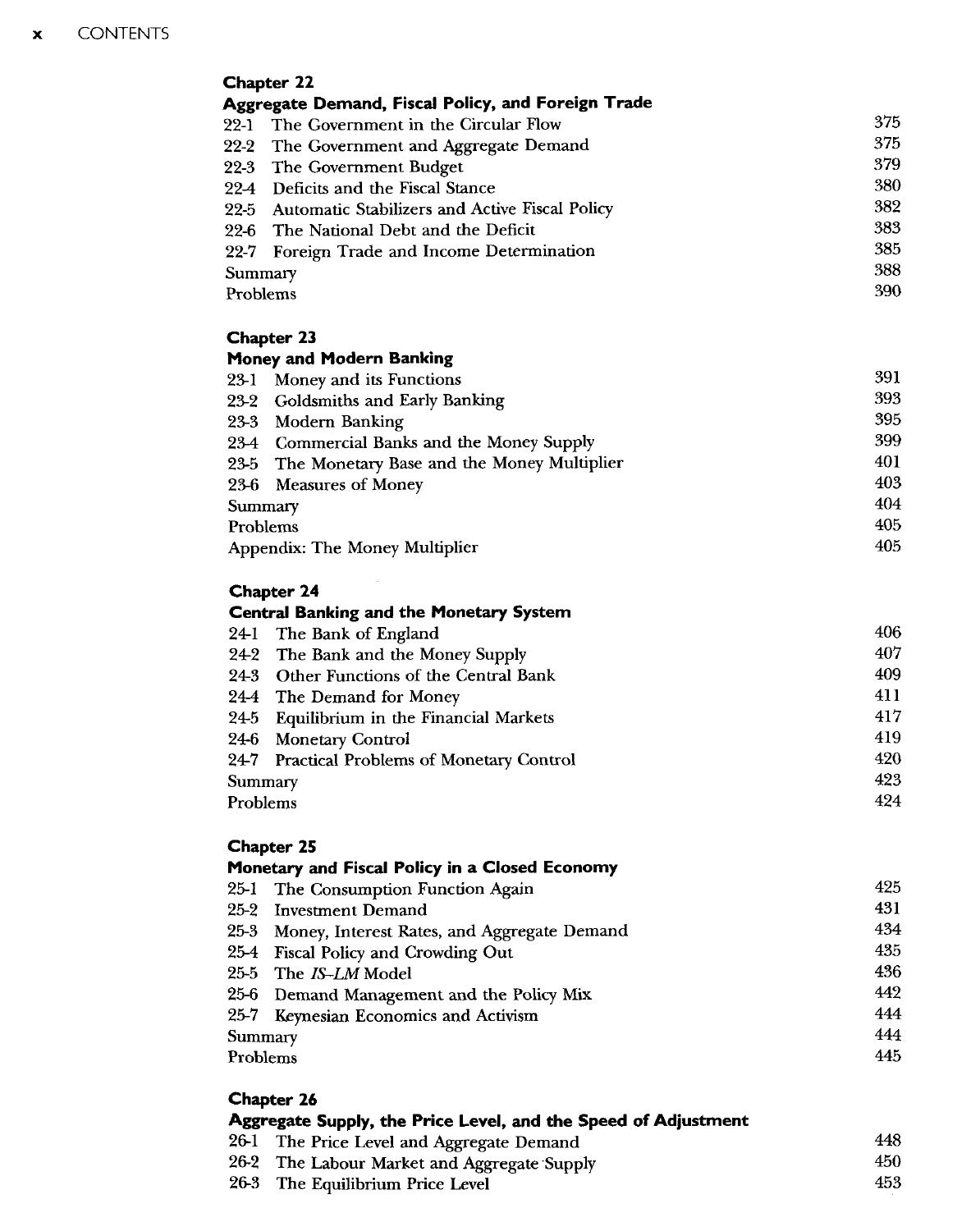|          | 26-4 Monetary and Fiscal Policy           | 454 |
|----------|-------------------------------------------|-----|
|          | 26-5 The Labour Market and Wage Behaviour | 457 |
|          | 26-6 Wages, Prices, and Aggregate Supply  | 460 |
|          | 26-7 The Adjustment Process               | 462 |
|          | 26-8 A Shift in Aggregate Supply          | 464 |
|          | 26-9 The Business Cycle                   | 466 |
| Summary  |                                           | 467 |
| Problems |                                           | 468 |

 $\ddot{\phantom{0}}$ 

## Chapter 27

|          | <b>Unemployment</b>                              |     |
|----------|--------------------------------------------------|-----|
|          | 27-1 The Facts                                   | 467 |
|          | 27-2 The Framework                               | 472 |
|          | 27-3 Why is Unemployment so High?                | 474 |
|          | 27-4 Supply-side Economics                       | 476 |
|          | 27-5 Eliminating Keynesian Unemployment          | 479 |
|          | 27-6 The Private and Social Cost of Unemployment | 481 |
| Summary  |                                                  | 482 |
| Problems |                                                  | 483 |

#### Chapter 28 Inflation

| ншаши    |                                          |     |
|----------|------------------------------------------|-----|
|          | 28-1 Money and Inflation                 | 485 |
|          | 28-2 Inflation and Interest Rates        | 487 |
|          | 28-3 Inflation, Money, and Deficits      | 490 |
|          | 28-4 Inflation, Unemployment, and Output | 494 |
|          | 28-5 The Costs of Inflation              | 501 |
|          | 28-6 What Can Be Done About Inflation    | 506 |
| Summary  |                                          | 508 |
| Problems |                                          | 509 |
|          |                                          |     |

# Chapter 29

#### Open Economy Macroeconomics

|          | 29-1 The Foreign Exchange Market                              | 510 |
|----------|---------------------------------------------------------------|-----|
|          | 29-2 The Balance of Payments                                  | 513 |
|          | 29-3 The Components of the Balance of Payments                | 516 |
|          | 29-4 Internal and External Balance                            | 519 |
|          | 29-5 Monetary and Fiscal Policy under Fixed Exchange Rates    | 520 |
| 29-6     | Devaluation                                                   | 523 |
|          | 29-7 The Determination of Floating Exchange Rates             | 526 |
|          | 29-8 Monetary and Fiscal Policy under Floating Exchange Rates | 528 |
|          | 29-9 North Sea Oil                                            | 531 |
|          | Summary                                                       | 531 |
| Problems |                                                               | 533 |
|          |                                                               |     |

## Chapter 30

## Economic Growth

| 30-1 Economic Growth                   | 534 |
|----------------------------------------|-----|
| 30-2 Growth: an Overview               | 536 |
| 30-3 Technical Knowledge               | 538 |
| 30-4 Growth and Accumulation           | 539 |
| 30-5 Growth through Technical Progress | 541 |
| 30-6 Growth in OECD Countries          | 542 |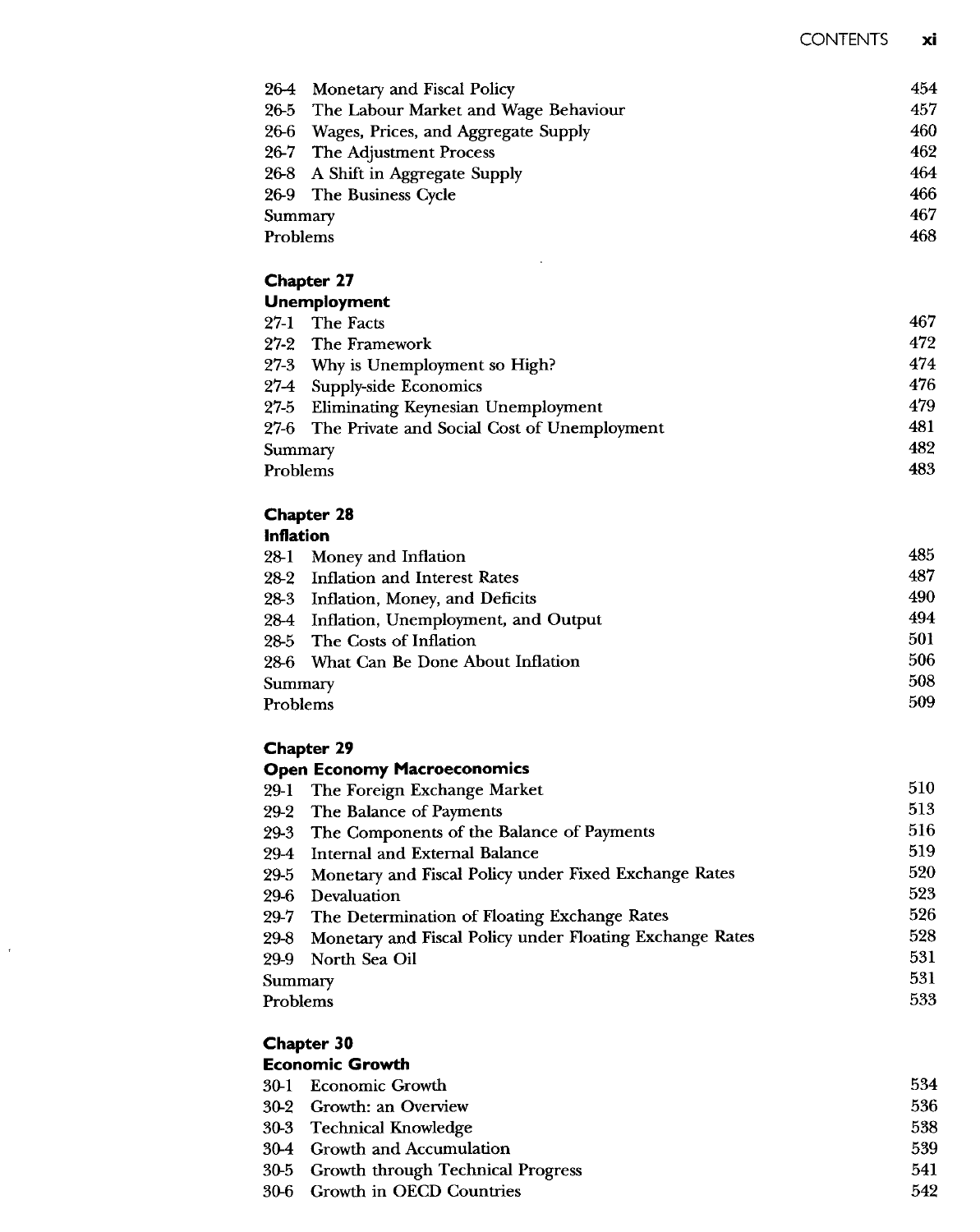| 544 |
|-----|
| 546 |
| 547 |
| 547 |
|     |

## Chapter 31 The Business Cycle

|          | 31-1 Trend and Cycle: Statistics or Economics? | 549 |
|----------|------------------------------------------------|-----|
|          | 31-2 Theories of the Business Cycle            | 551 |
|          | 31-3 Real Business Cycles                      | 554 |
|          | 31-4 An International Business Cycle?          | 556 |
|          | 31-5 Why the Green Shoots Took So Long         | 557 |
| Summary  |                                                | 558 |
| Problems |                                                | 559 |
|          |                                                |     |

## Chapter 32

| Macroeconomics: Where Do We Stand? |                                       |     |  |
|------------------------------------|---------------------------------------|-----|--|
|                                    | 32-1 The Major Areas of Disagreement  | 560 |  |
|                                    | 32-2 The New Classical Macroeconomics | 564 |  |
|                                    | 32-3 Gradualist Monetarists           | 566 |  |
|                                    | 32-4 Eclectic Keynesians              | 567 |  |
|                                    | 32-5 Extreme Keynesians               | 569 |  |
|                                    | 32-6 A Summing Up                     | 570 |  |
| Summary                            |                                       | 571 |  |
| Problems                           |                                       | 572 |  |
|                                    |                                       |     |  |

# PART 5 The World Economy

| <b>Chapter 33</b>                          |     |
|--------------------------------------------|-----|
| International Trade and Commercial Policy  |     |
| 33-1 The Pattern of World Trade            | 575 |
| 33-2 Comparative Advantage                 | 577 |
| 33-3 Intra-Industry Trade                  | 582 |
| 33-4 Gainers and Losers                    | 584 |
| 33-5 The Economics of Tariffs              | 585 |
| Good and Bad Arguments for Tariffs<br>33-6 | 587 |
| 33-7 Tariff Levels: Not So Bad?            | 591 |
| 33-8 Other Commercial Policies             | 591 |
| Summary                                    | 593 |
| Problems                                   | 594 |

# Chapter 34

| The International Monetary System and International Finance |                                                 |     |  |
|-------------------------------------------------------------|-------------------------------------------------|-----|--|
|                                                             | 34-1 Exchange Rate Regimes                      | 596 |  |
|                                                             | 34-2 The Gold Standard                          | 596 |  |
|                                                             | 34-3 The Adjustable Peg and the Dollar Standard | 598 |  |
|                                                             | 34-4 Floating Exchange Rates                    | 600 |  |
|                                                             | 34-5 Fixed Versus Floating                      | 602 |  |
|                                                             | 34-6 International Policy Co-ordination         | 605 |  |
|                                                             | 34-7 The European Monetary System               | 606 |  |
| Summary                                                     |                                                 | 608 |  |
| Problems                                                    |                                                 | 610 |  |